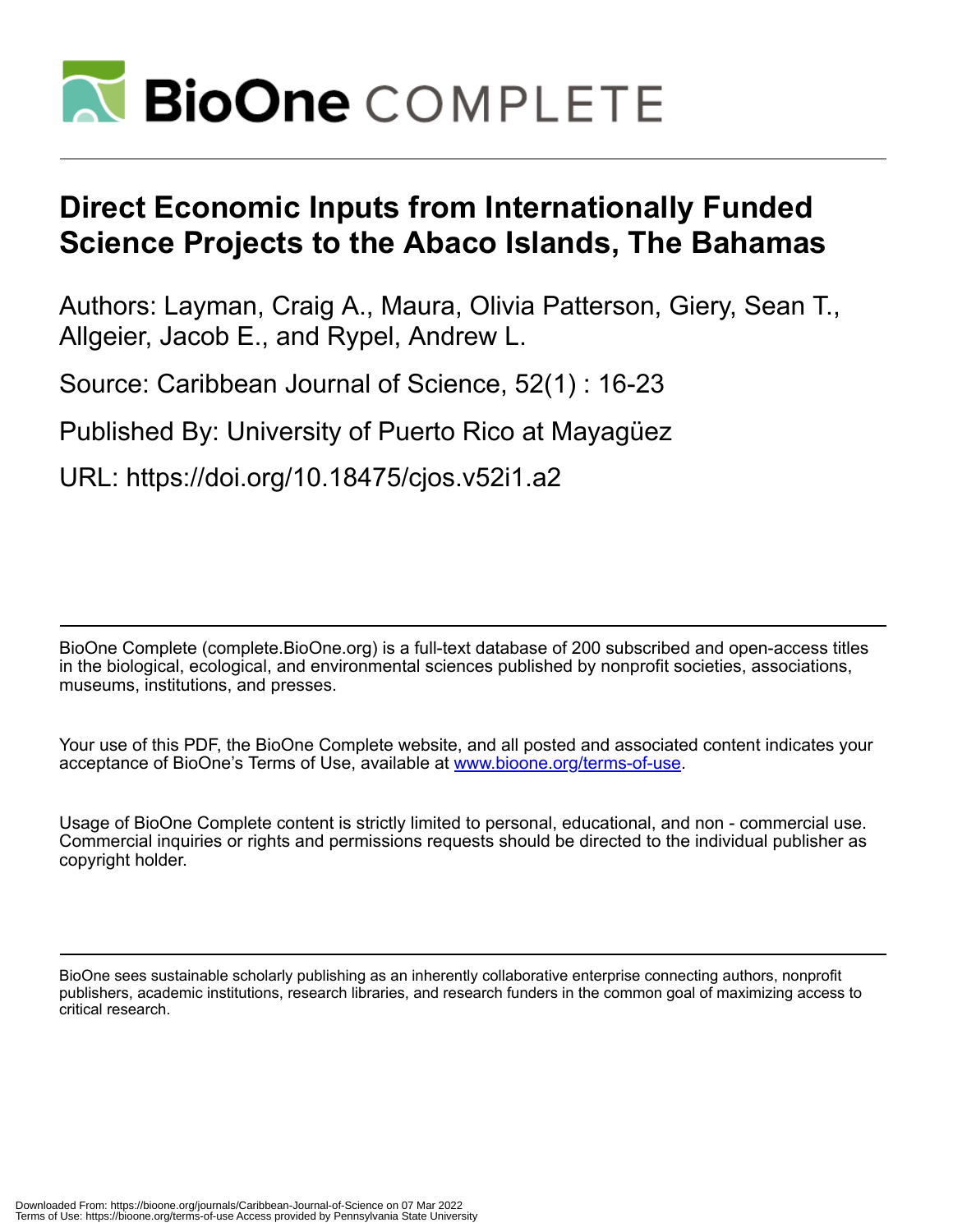© Copyright 2022 by the College of Arts and Sciences of the University of Puerto Rico, Mayagüez

## **Direct Economic Inputs from Internationally Funded Science Projects to the Abaco Islands, The Bahamas**

Craig A. Layman<sup>1,</sup>\*, Olivia Patterson Maura<sup>2</sup>, Sean T. Giery<sup>3</sup>, Jacob E. Allgeier<sup>4</sup>, and Andrew L. Rypel<sup>5</sup>

<sup>1</sup> Center for Energy, Environment, and Sustainability, Wake Forest University, Winston-Salem, North Carolina, *U.S.A.*

 *Friends of the Environment, Marsh Harbour, Abaco, The Bahamas Department of Biology, The Pennsylvania State University, University Park, Pennsylvania, U.S.A. Department of Ecology and Evolutionary Biology, University of Michigan, Ann Arbor, Michigan, U.S.A. Department of Wildlife, Fish & Conservation Biology, and Center for Watershed Sciences, University of* 

*California, Davis, Davis, California, U.S.A.*

*\*Corresponding author: laymancraig50@gmail.com*

**Abstract—International expenditures for scientific research are important for small island developing nations, especially for those local communities that directly support research activities. We used the Abaco Islands, The Bahamas, as a case study to quantify the direct monetary inputs to a local economy via internationally funded scientific research. We found that over two years the external monetary influx was \$995,310, via 24 research teams, spent across diverse business sectors on Abaco Island. A direct survey approach ensured this was a conservative estimate, leaving out numerous indirect economic impacts, thereby suggesting the actual monetary infusion was significantly higher. The highest expenditures were for services (e.g., local salaries and boat guides), lodging, food/drink, and major equipment (e.g., vehicles). While we do not have data from research teams working on other islands, significant research expenditures are made elsewhere in The Bahamas, including through government-sponsored efforts, environmentally-focused non-governmental organizations, and research centers. In addition to the research-based contributions that give rise to conservation and management decision-making, scientific activity brings benefits through the injection of money into local island economies. This relationship warrants study at larger regional scales, including across The Bahamas archipelago.** 

Quantifying the value of ecosystem services is a primary tool for developing natural resource conservation approaches and promoting environmental sustainability for human well-being (Kubiszewski et al. 2017; Paul et al. 2020). This approach can provide frameworks for regional conservation planning, as has been done for the Caribbean (Schuhmann and Mahon 2015; Hernández-Blanco et al. 2020). Core to assigning a dollar value to ecosystem services is translating ecosystem "functions" (e.g., fishery yields or shoreline protection) into a unit (money) that people can recognize and relate to, providing a guide as to how ecosystems support local and regional economies. This valuation approach is now commonly used to link ecosystems and economics—via science—yet it is only one aspect of the complex interplay between the two. For example, local economic expenditures are necessary to support research activities, yet economic activity derived from scientific research is rarely quantified. This dynamic leads

to a counterintuitive scenario where estimates of the abstract value of a region's ecosystems are available, whereas quantifications of concrete monetary flows to local economies from scientific research are not.

Science-based expenditures are especially relevant for the local communities that support internationally funded research—research often focused on the ecosystems that local communities depend on. In the Commonwealth of The Bahamas, an estimated 84% of the \$13 billion economy is service-based (estimate from The Economist 2019), driven by the tourism industry. Directly or indirectly, natural resources form the base of the tourism industry, and thus the economy and the well-being of the Bahamian people. At least partially because of the fundamental importance of the environment to the national economy, scientific research is extensive and broad-reaching. This is highlighted by recent studies with direct economic relevance, including on recreational fisheries (Adams et al. 2019; Ruga et al.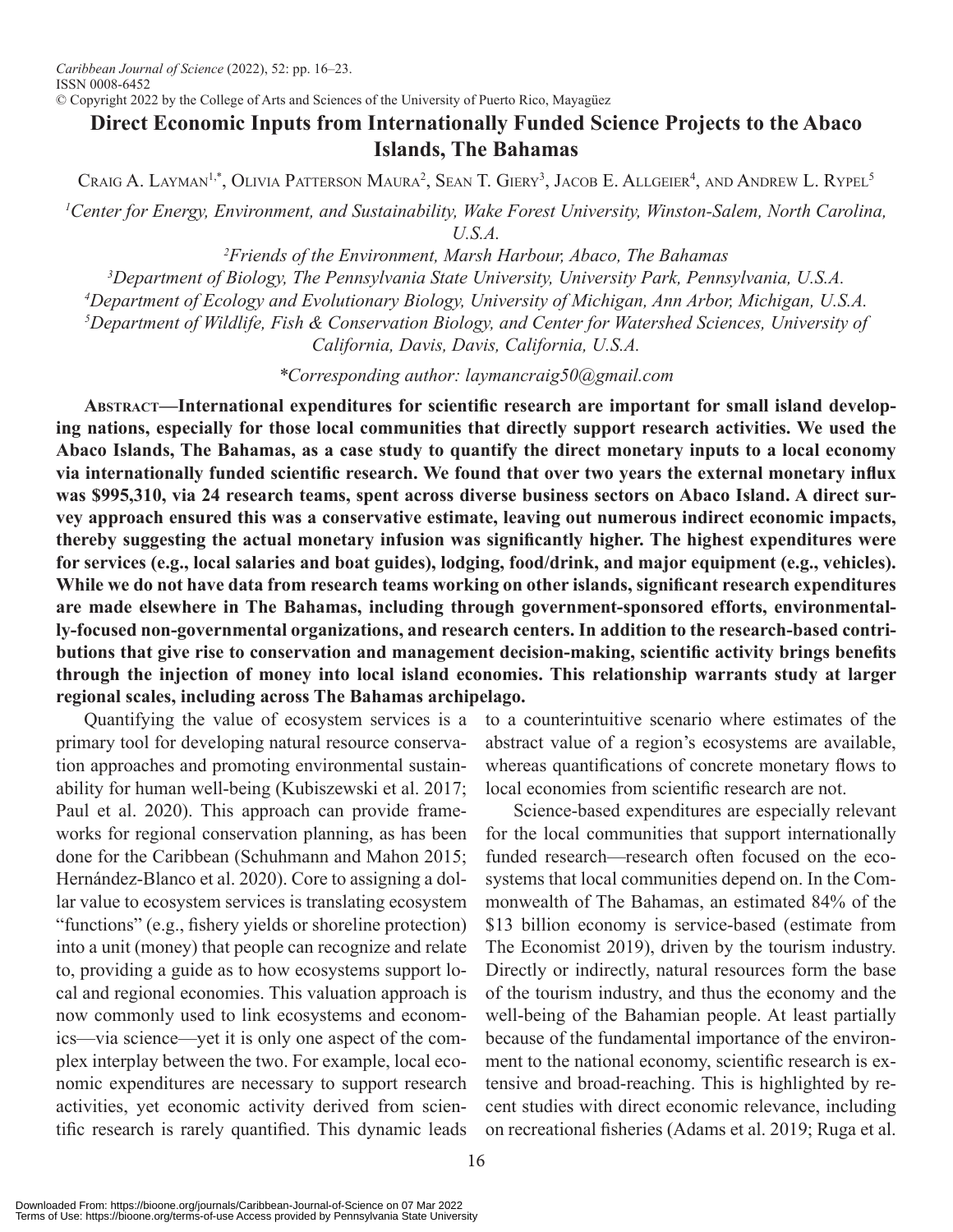

Fig. 1. The Abaco Islands are in the northern portion of the Lucayan Archipelago (inset). The Abaco Islands comprise the main islands of Great Abaco and Little Abaco along with several smaller barrier cays.

2019), coral reefs (Rogers et al. 2014), fishery species (Harborne et al. 2008; Sherman et al. 2018; Arkema et al. 2019), marine protected areas (Wielgus et al. 2008), and mangroves (Micheletti et al. 2016), as well as the study of events affecting natural resources, such as hurricanes (Wallace et al. 2019, 2021; Winkler et al. 2020).

We use the Abaco Islands, The Bahamas, as a case study to quantify direct monetary inputs to a local economy from internationally-funded environmental research. We aimed to depict one component of the multidimensional links between science and society (Penfield et al. 2014; Weisshuhn et al. 2018; Fryirs et al. 2019). In The Bahamas, the complex interrelationship between science and local communities was thoughtfully reflected on by Moore (2019), and here we extend information specifically regarding ties between science and economics. We take a conservative approach in that only direct influxes of money are included ("new money"— Southwick et al. 2016), providing a figure that defines the minimum economic impact. We then discuss ways in which collaborations between Bahamian and international scientists, as well as with Bahamian non-governmental organizations (NGOs) and the Government of The Bahamas, drive additional local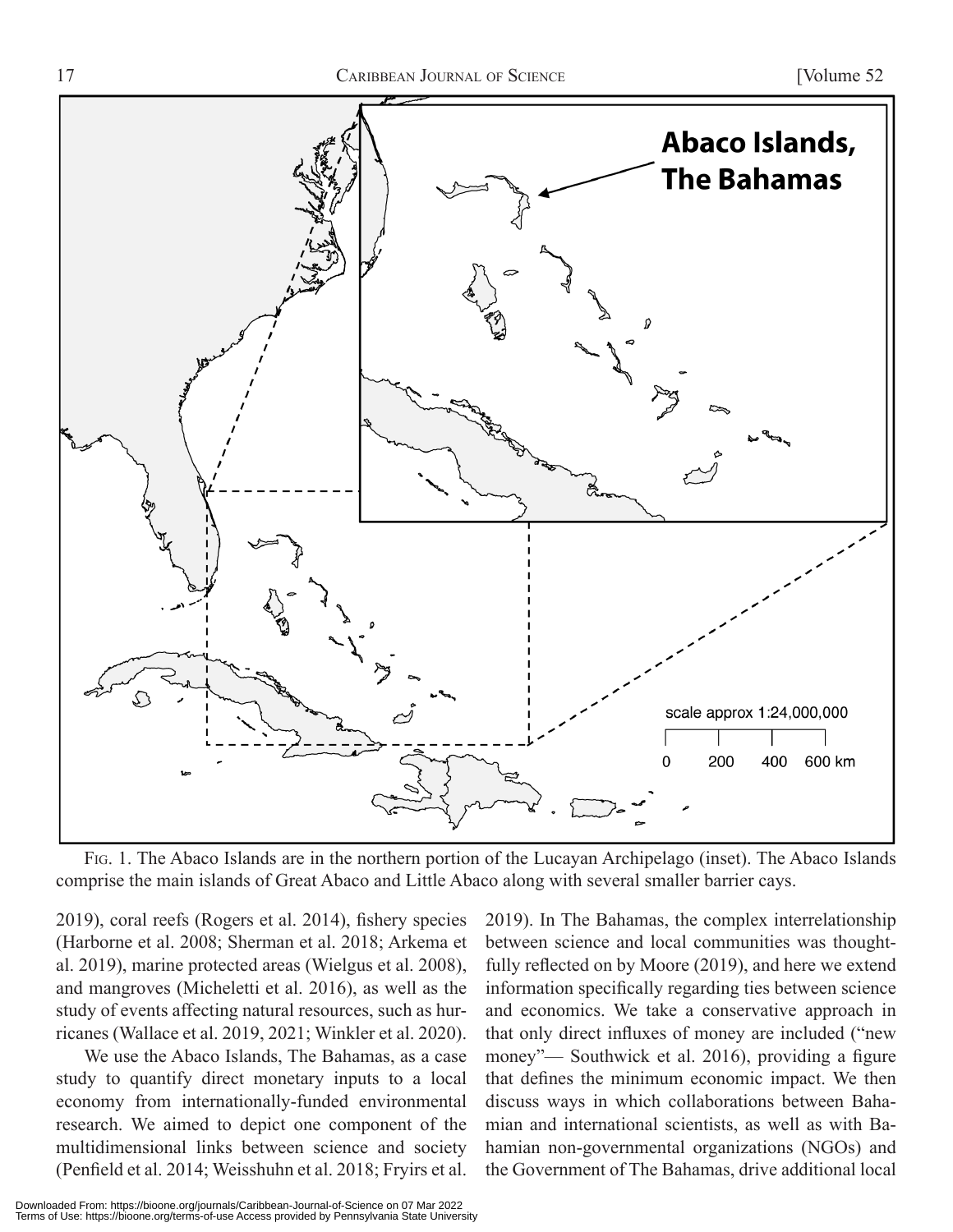economic activity. This study builds on previous reflections of the relationships between science and society for other small island developing nations—countries that share many common challenges for sustainable development (Wong 2011; Lowitt et al. 2015; Mycoo 2018; Walshe and Stancioff 2018; Moore 2019; Rao and McNaughton 2019).

#### SURVEY APPROACH

The Commonwealth of The Bahamas consists of hundreds of islands and cays encompassing a territory of 470,000 km2. The population was around 390,000 in 2019 (The Economist 2019), of which  $\sim$ 70% of people are on the island of New Providence, with the rest of the population spread across other islands. The Abaco Islands comprise the main islands of Great Abaco and Little Abaco along with several smaller barrier cays (Fig. 1); it is the third most populated island after New Providence and Grand Bahama. The Abacos were impacted by Hurricane Dorian in 2019, one of the strongest landfalling Atlantic hurricanes on record, causing catastrophic damage. The ongoing sustainable development challenges following Hurricane Dorian provide one background context for this study.

Researchers supported by international funding sources who visited the Abaco Islands from the 1st of August 2017 to the 1st of August 2019 were included in this data compilation. The primary contact list was generated through Friends of the Environment (FRIENDS), an environmental education-driven NGO in the most populated settlement, Marsh Harbour. Many of the researchers stayed in the Kenyon Centre (administered by FRIENDS), a facility established in 2015 to facilitate research and education by providing affordable accommodations and basic lab capabilities for scientists, with specific intentions to build connections between scientists and the local community. Additional researchers were contacted for the survey based on other projects taking place in the Abacos known to the authors of this study. In June 2020, an email invitation to participate was sent to all researchers identified. We conveyed a priori in the email that the source(s) of the data for this study would remain anonymous, as we were interested in the overall monetary inputs proper, not identifying individual research teams or funding sources. Some researchers volunteered itemized expenditure lists which allowed for general assessments of how money was spent. The Bahamian dollar has been the currency of the country since 1966 and is pegged one-to-one to the U.S. dollar; hereafter, the \$ sign is used for simplicity.

#### **RESULTS**

Twenty-four research groups responded to the request; 18 of the 24 (75%) were from the United States and the others from the United Kingdom, Continental Europe, or Bahamas-based organizations supported by international funding. Eight additional groups responded and said that they had researched in the country but not during the time frame we identified. Groups included university professors and students, NGOs, independent research groups, and conservation organizations. Research topics ranged widely across terrestrial and aquatic systems, including threats to coral reefs, mangrove die-off, artificial reef deployment, recreational fisheries, geological structures unique to the island, paleoecology, and threatened bird species. All of the researchers received necessary permits from the Bahamian government and developed programs with non-commercial outcomes—the fundamental purpose of the research was knowledge acquisition and applying that information toward the development of conservation or management strategies. Other respondents noted that they had expenditures on Abaco for environmental education activities during the period; these data were not included, thus rendering our estimated expenditure values conservative. Further, we are aware of research teams that did not respond to the survey, again indicating that the actual science-based expenditures are higher than the values reported here. Thus, this study provides a minimum baseline value from which to infer the impacts international funding has on the local economy via research activities.

Total recorded expenditures for the two years were \$995,310 (Table 1). For international academic research teams (the most common researcher category) the average expenditure was \$30,621 per team. Twenty of the respondents provided itemized estimates allowing us to assess areas where expenditures were targeted (Fig. 2). Fifteen sub-categories were identified representing money spent in diverse sectors of the economy. Four categories accounted for 73% of all expenditures: services (primarily salaries and boat guides), lodging, meals, and major equipment.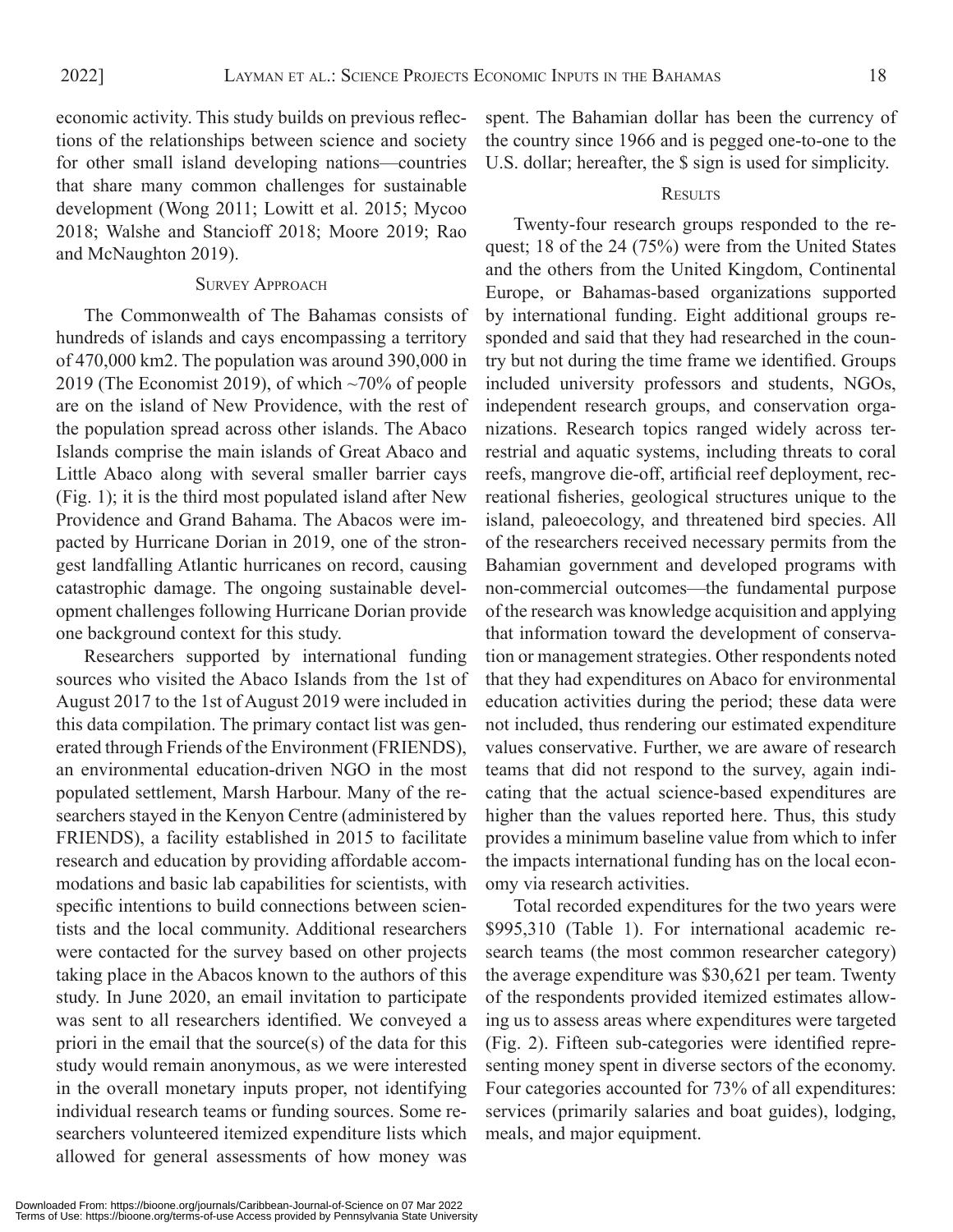| 12                                                                                                                            |                                                              |               |               |               |               |               |               |                             |                              |                          | CARIBBEAN JOURNAL<br>UF<br><b>DUIENCE</b><br>[ voimme |            |               |                                 |               |               |               |               |               |               |               |               | $\cup$                   |                 |                               |                                                                   |           |
|-------------------------------------------------------------------------------------------------------------------------------|--------------------------------------------------------------|---------------|---------------|---------------|---------------|---------------|---------------|-----------------------------|------------------------------|--------------------------|-------------------------------------------------------|------------|---------------|---------------------------------|---------------|---------------|---------------|---------------|---------------|---------------|---------------|---------------|--------------------------|-----------------|-------------------------------|-------------------------------------------------------------------|-----------|
|                                                                                                                               | Total per<br>Team                                            | \$33,298      | \$24,355      | \$800         | \$4,200       | \$105,324     | \$30,150      | \$143,044                   | \$6,007                      | \$30,315                 | \$7,570                                               | \$65,433   | \$2,183       | \$19,990                        | \$782         | \$40,000      | \$1,800       | \$11,171      | \$14,265      | \$1,319       | \$44,919      | \$630         | \$18,950                 | \$35,000        | \$353,805                     | Total                                                             | \$995,310 |
| TABLE 1. The categorized expenditures by each scientific team in the Abaco Islands from August 1st, 2017, to August 1st, 2019 | Other                                                        |               | \$45          |               | \$68          | \$300         | \$240         | \$1,500                     |                              | \$800                    | \$115                                                 |            |               | \$7,043                         | \$484         |               |               | \$200         |               | \$400         |               |               | \$200                    |                 |                               | Other                                                             | \$11,395  |
|                                                                                                                               | tracts<br>Con-                                               |               |               |               |               |               |               |                             |                              |                          |                                                       | \$30,663   |               |                                 |               |               |               |               |               |               |               |               |                          |                 |                               | tracts<br>$Con-$                                                  | \$30,663  |
|                                                                                                                               | $\sin p -$<br>ping                                           |               |               |               |               | \$1,567       |               |                             |                              |                          |                                                       |            |               |                                 |               |               |               |               |               |               | \$1,769       |               |                          |                 |                               | Ship-<br>ping                                                     | \$3,336   |
|                                                                                                                               | mits/<br>cens-<br>Per-<br>$\ln g$<br>$\overline{\mathbf{u}}$ |               |               |               | \$56          |               |               | \$56                        |                              |                          |                                                       |            |               |                                 |               |               |               |               |               |               |               |               |                          |                 |                               | cens-<br>mits/<br>Per-<br>$\mathop{\mathrm{im}}\nolimits g$<br>Ξ, | \$56      |
|                                                                                                                               | cations<br>muni-<br>Com-                                     |               |               |               | \$35          | \$73          |               | \$2,000                     |                              |                          |                                                       | \$200      |               | \$584                           |               |               |               |               |               |               | \$70          |               | \$50                     |                 |                               | cations<br>muni-<br>$Com-$                                        | \$3,012   |
|                                                                                                                               | Services                                                     | \$6,594       | \$9,954       |               | \$100         | \$27,500      | \$4,000       | \$108,044                   | \$4,000                      |                          |                                                       | \$8,400    |               | \$3,805                         |               |               |               |               |               |               | \$66          |               | \$1,000                  |                 |                               | Services                                                          | \$173,463 |
|                                                                                                                               | Other<br>Trans-<br>porta-<br>tion                            | \$225         | \$88          | \$100         | \$278         |               |               |                             |                              |                          |                                                       | \$150      | \$150         | \$175                           |               |               |               | \$300         |               |               | \$336         |               |                          |                 |                               | Other<br>Trans-<br>porta-<br>tion                                 | \$1,802   |
|                                                                                                                               | Lodging                                                      | \$5,868       | \$11,000      |               | \$1,341       | \$9,000       | \$9,890       | \$5,800                     | \$600                        | \$15,360                 | \$597                                                 | \$11,520   | \$480         | \$486                           | \$161         |               | \$800         | \$1,150       |               | \$429         | \$8,758       |               | \$6,000                  |                 |                               | Lodging                                                           | \$89,240  |
|                                                                                                                               | Confer-<br>ences                                             | \$591         |               |               |               |               |               |                             |                              |                          |                                                       |            |               |                                 |               |               |               |               |               |               |               |               |                          |                 |                               | Confer-<br>ence                                                   | \$591     |
|                                                                                                                               | penses<br>Boat<br>$Ex-$                                      | \$2,309       |               |               |               | \$296         | \$4,600       | \$400                       |                              | \$3,432                  | \$1,780                                               | \$9,000    |               |                                 |               |               |               |               |               | \$120         | \$14,312      |               | \$2,000                  |                 |                               | penses<br>Boat<br>Ex-                                             | \$38,249  |
|                                                                                                                               | Other<br>Car                                                 |               |               |               |               | \$1,900       |               | \$1,700                     |                              |                          |                                                       |            |               |                                 |               |               |               | \$671         |               |               |               | \$250         |                          |                 |                               | Other<br>Car                                                      | \$4,521   |
|                                                                                                                               | Rental<br>$\operatorname{Car}$                               | \$3,624       | \$1,517       | \$300         |               |               | \$260         | $\subseteq$<br>\$40         | \$420                        | \$4,136                  | \$1,548                                               |            | ë.<br>\$35    | $\circ$<br>\$17                 |               |               |               |               |               |               | \$2,521       |               | \$4,000                  |                 |                               | Rental<br>Car                                                     | \$19,258  |
|                                                                                                                               | Food and<br>Drink                                            | \$10,293      | \$1,751       | \$400         | \$2,197       | \$5,000       | \$6,590       | \$16,200                    | \$954                        | \$5,120                  | \$2,043                                               | \$5,500    | \$1,200       | \$4,246                         | \$34          |               | \$800         | \$4,300       |               | \$350         | \$3,467       | \$280         | \$4,500                  |                 |                               | Food and<br>Drink                                                 | \$75,225  |
|                                                                                                                               | Gas                                                          | \$2,095       |               |               |               | \$1,183       | \$4,200       | \$6,000                     | \$33                         | \$1,292                  | \$953                                                 |            |               | \$3,005                         | \$103         |               | \$200         | \$400         |               |               | \$1,553       | $$100$        | \$800                    |                 |                               | Gas                                                               | \$21,916  |
|                                                                                                                               | Equip-<br>Major<br>ment                                      |               |               |               |               | \$54,622      |               |                             |                              |                          |                                                       |            |               |                                 |               |               |               |               |               |               | \$11,300      |               |                          |                 |                               | Major<br>Equip-<br>$\mathop{\rm ment}\nolimits$                   | \$65,922  |
|                                                                                                                               | plies<br>$\sin^2$                                            | \$1,700       |               |               | \$125         | \$3,884       | \$370         | \$1,000                     |                              | \$175                    | \$534                                                 |            |               | \$467                           |               |               |               | \$4,150       |               | \$20          | \$767         |               | \$400                    |                 |                               | plies<br>$\text{Sup-}$                                            | \$13,592  |
|                                                                                                                               | Classification<br>Researcher                                 | US Researcher | US Researcher | US Researcher | US Researcher | US Researcher | US Non-profit | Bahamas-based<br>Non-profit | US Researcher/<br>Non-profit | UK/Bahamas<br>Researcher | US Researcher                                         | US company | US Researcher | research support<br>Independent | US Researcher | US Researcher | US Researcher | US Researcher | US Researcher | UK Researcher | US Researcher | US Researcher | European Re-<br>searcher | US Organization | Bahamas-based<br>Organization |                                                                   | Totals:   |

Downloaded From: https://bioone.org/journals/Caribbean-Journal-of-Science on 07 Mar 2022 Terms of Use: https://bioone.org/terms-of-use Access provided by Pennsylvania State University

## 19 Caribbean Journal of Science [Volume 52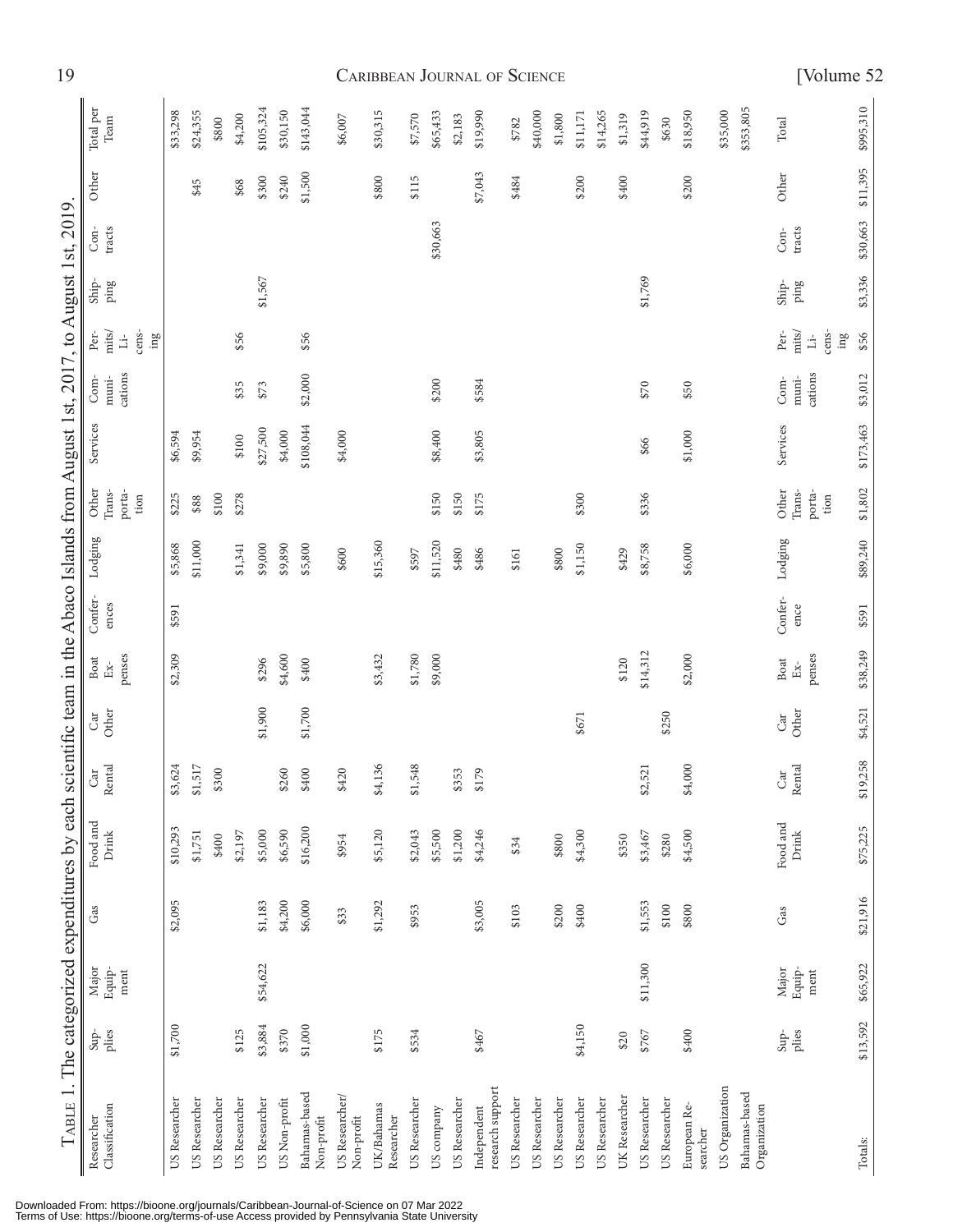

Fig. 2. The relative proportion of expenditures by scientists on Abaco Island from August 1st, 2017, to August 1st, 2019.

#### **DISCUSSION**

The Bahamas is a country fundamentally dependent on its natural resources, and science-based input is necessary to protect and manage these resources. Although science contributions can be quantified through output metrics (such as the number of publications stemming from research in the country), and they form a direct basis for policy-making (as can be seen in codified environmental regulations), science has multidimensional societal outcomes that are often less appreciated and difficult to quantify (Weisshuhn et al. 2018; Moore 2019; Chams et al. 2020; Marti et al. 2020; Williams 2020). These outcomes include direct economic impacts associated with scientific research, the focus of the present study. The minimum estimated direct monetary input was \$995,310 over two years in the Abaco Islands, and a more complete estimate would be higher because of the caveats outlined in the Methods and the reasons discussed in the following paragraphs.

We identified only one somewhat similar study in the primary literature (Royuela et al. 2019). This study analyzed the Safe Islands for Seabirds project on Corvo Island—the smallest, most remote, and least populated island in the Azores Archipelago. The project was coordinated by Sociedade Portuguesa para o Estudo das Aves (a BirdLife International partner), in partnership with the municipality of Corvo, the Secretary of Environment and Sea (on behalf of the Azores Regional Government), and the Royal Society for the Protection of Birds. It comprised 35 actions related to the conservation of bird species and habitats, scientific research,

and science communication to the public. The science revolved around the eradication of invasive mammalian species (cats, rodents, goats, and sheep) and assessing the impact of these animals and alien plant species (e.g., cane and tamarisk) on seabird breeding success. Over three years, the estimated direct external expenditures on the project were  $\epsilon$ 344,212 (equivalent to ~\$400,000 depending on the current exchange rate used). The authors noted that there is no standardized method to assess such economic impacts of scientific activities (because such studies are so rare), so we drew from their study in designing the present project.

As in Royuela et al. (2019), an advantage of our economic assessment for the Abaco Islands was that expenditure information was compiled directly from researchers. Collecting data directly from scientists avoids indirect inferences and assumptions regarding visitors to The Bahamas (e.g., Maycock 2015). Since university-based scientists primarily fund their research activities with grants from public money (e.g., the National Science Foundation in the United States) or private foundations (e.g., National Geographic Society), their budgets are readily available and expenditures well-documented. Fedler (2019) used a similar, direct survey approach to estimate the economic impact of the recreational bonefishing fishery for The Bahamas. Specifically, they compiled data from bonefishing lodges and independent bonefish guides through in-person interviews, e-mail, or telephone calls. They collected information on the number of fishing days and number of anglers serviced by each lodge or independent guide, focusing on their direct expenditures locally. Such direct approaches provide a reliable way to estimate actual expenditures instead of inferring potential economic activity through alternative means.

Our approach yielded the minimum economic impact, namely, we did not provide estimates that incorporated multiplier effects. A multiplier is a measure of how dollars brought into a community are re-spent, thereby leading to additional economic activity. The output multiplier measures the combined effect of a \$1 change in money spent on the output of all participants in a specified economy (Hughes 2018). This framework is often broken into three components: direct, indirect, and induced effects. Direct effects are the values we report, i.e., the sum of all money spent by scientists that was sourced from international funding agencies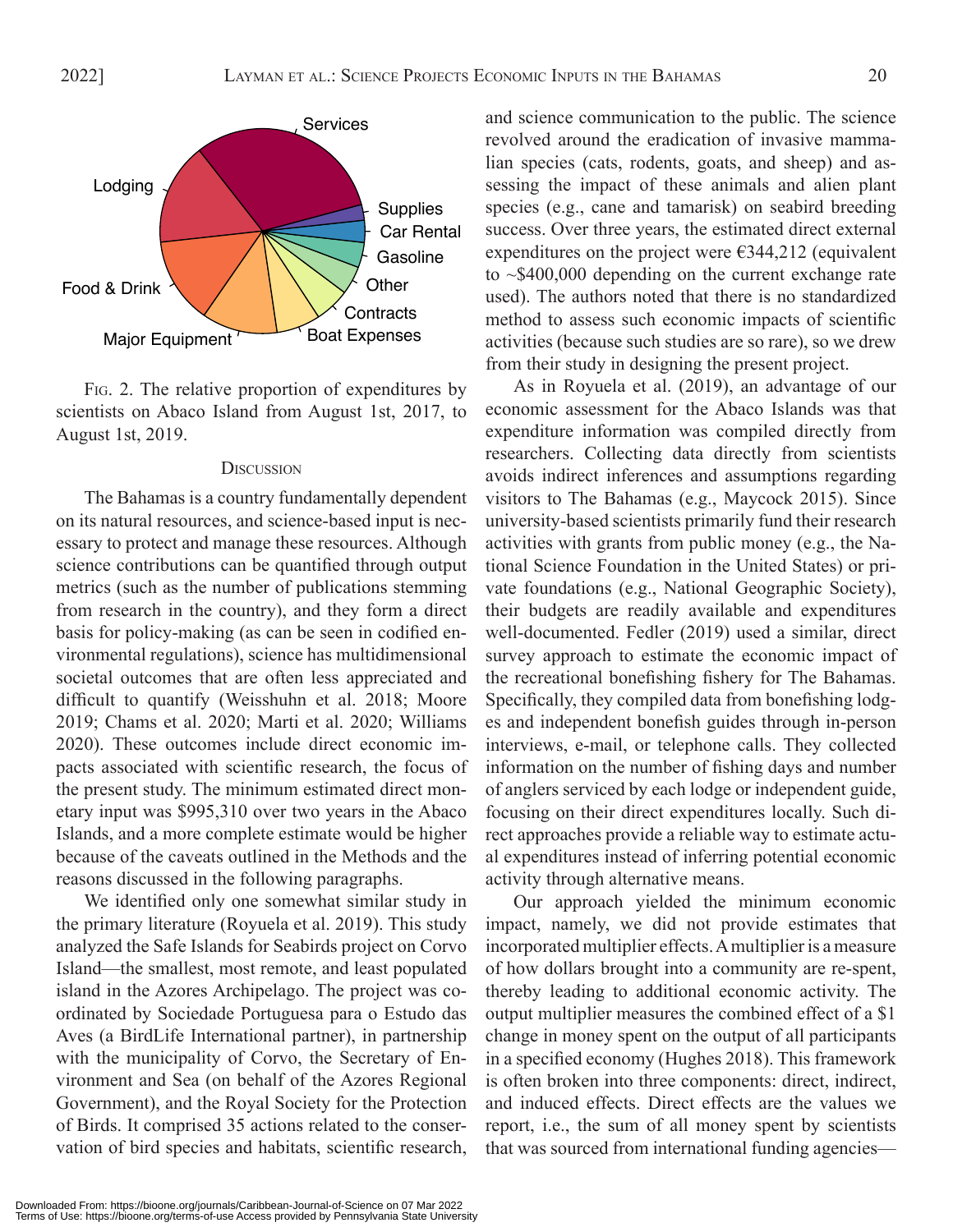external (new) money transferred to local businesses, organizations, or individuals. Indirect effects refer to the increase in economic activity that occurs when the recipient of the external money re-invests it into other local goods or services that support their businesses (e.g., a fishing guide paying a mechanic to service a boat engine). Induced effects are changes in spending patterns that are caused by the increased income of those persons directly and indirectly supported by the initial spending (e.g., the boat mechanic has more money to dine in a local restaurant). These effects together are represented by the multiplier that is applied to direct expenditures (direct effects) to yield a total estimated economic impact. Multipliers are not available for the type of scientific economic activity we quantified, and any multiplier assumptions, such as for tourism (Crompton et al. 2016) or recreational fisheries (Southwick et al. 2016), are wrought with challenges. One analog we can use is ecological restoration, for which multipliers ranging from 1.6 to 2.6 have been applied (BenDor et al. 2015). Taking the midpoint of this range (a multiplier of 2.1) would suggest that the minimum economic impact of scientific research on Abaco is more than double the dollar value we estimate in this paper—more than \$1 million annually.

The application of multipliers alone does not include other contributions that can be parlayed into additional economic returns. Direct partnerships between Bahamian scientists and international researchers open possibilities for ongoing project development, drawing on local knowledge complemented with international support. NGOs benefit by using scientific research for procuring additional grant dollars and to support fundraising (such as building and maintaining the Kenyon Centre on Abaco). Local organizations also benefit from research through capacity building and enhancing existing projects, thereby allowing those organizations to direct more of their funds to the local economy. Other activities involving researchers include working with Bahamian students to move into STEM fields, developing educational materials, assisting with the justification for new protected areas, participating in the scientific review of conservation and development projects, and providing expertise for community-based habitat restoration projects. While some of these activities are incorporated in permitted research projects and thus encompassed by the direct economic assessment outlined

in this study, many represent additional "hidden" economic value to local economies. Educational and applied science activities are now further emphasized in The Bahamas scientific permitting process, which will further solidify and extend external monetary inputs to local communities.

Research enables network development between Bahamian and international scientists, leading to future research projects, and attracting funding to the country to advance natural resource management. Science has led to internationally-recognized documentaries, e.g., through National Geographic (Todhunter 2010), that are promotional tools for the Ministry of Tourism. Science- and conservation-based research trips introduce people to the island who may return subsequently (for scientific research or as tourists), generating future revenue. Although money can "leak" out of the economy (Southwick et al. 2016), e.g., some businesses are internationally-based (e.g., many airlines) and supplies (e.g., food) are imported from other countries, research activities still provide support for job creation locally. A logical way to extend this study is to identify those expenditures that best support local communities and do not move out of the country. Also, more attention is warranted to assess the proportion of internationally funded expenditures that go directly to the Bahamian government via the value-added tax and other government fees. We acknowledge we are using simple monetary values to represent a complex interrelationship of science and society, and we do not consider various other important economic and sociological perspectives (Moore 2019). Regardless, the external economic stimulus is a real outcome that should be considered.

An obvious next step is to scale this project beyond Abaco to the entire country. Such a project would encompass research centers supporting science, including the Cape Eleuthera Institute, Gerace Research Centre, Bimini Biological Field Station, and Forfar Field Station. Research on other islands is supported by The Bahamas National Trust, The Nature Conservancy, and The Bahamas Reef Environmental Education Foundation, among other organizations. Likewise, funding from international organizations, such as the United Nations and the Inter-American Development Bank, that is directed to the Government of The Bahamas and earmarked for science and conservation efforts, should be considered as additional sources of international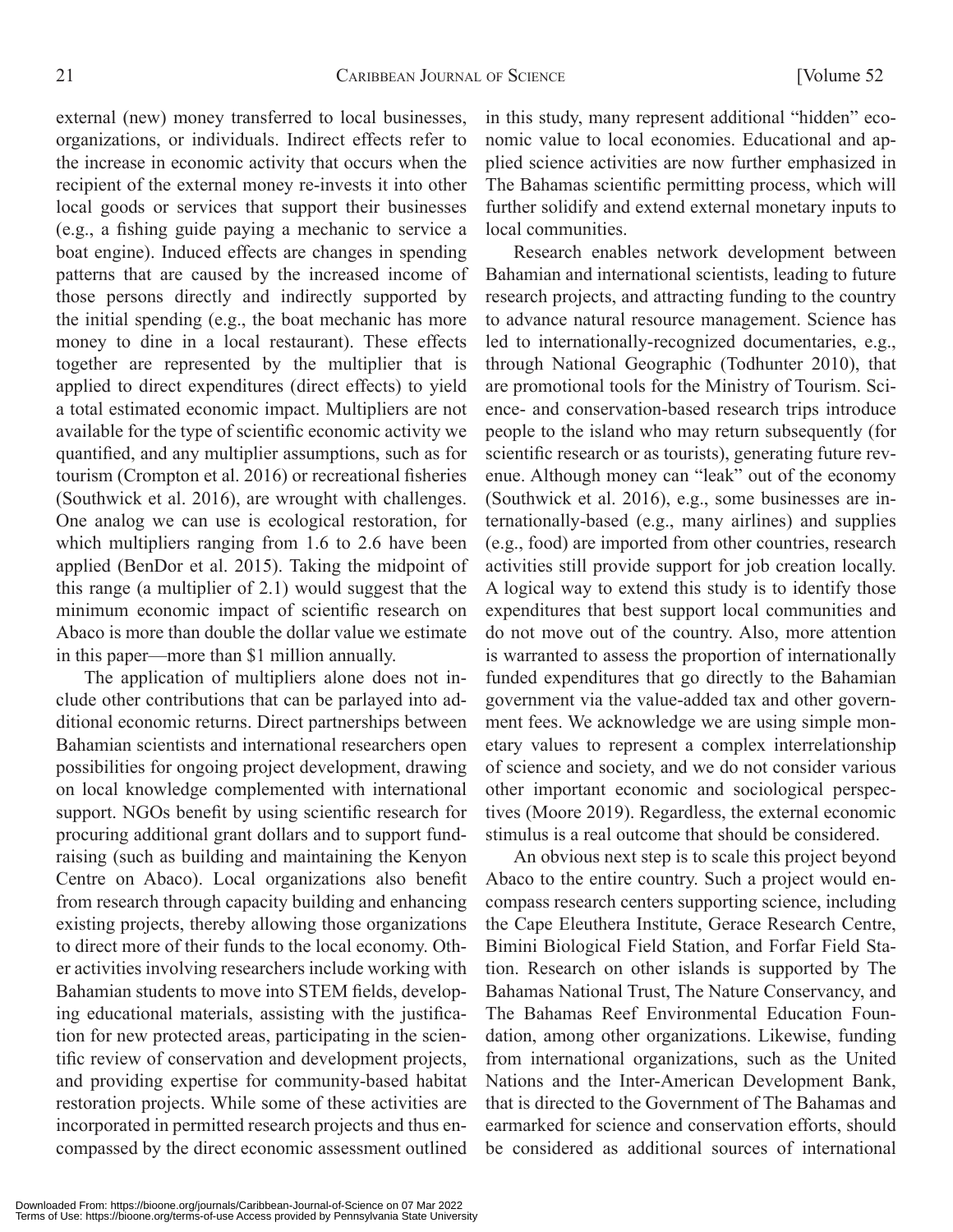support that eventually have concrete, local economic impacts. Quantifying the broader economic impacts of research activities, from both national and international funding sources, will reveal a more complete picture of scientific research for The Bahamas and other countries in the region.

*Acknowledgements*—We thank the researchers who were willing to compile and share their expenditure data. We also acknowledge the support of permitting agencies in The Bahamas that allow for the research alluded to herein. ALR was supported by the California Agricultural Experimental Station of the University of California Davis (grant number CA-D-WFB-2467-H). JEA was supported by Lucille and David Packard Fellowship and National Science Foundation OCE #1948622. STG was supported by an Eberly Research Fellowship of the Eberly College of Science at The Pennsylvania State University.

### LITERATURE CITED

- Adams, A. J., J. S. Rehage, and S. J. Cooke. 2019. A multi-methods approach supports the effective management and conservation of coastal marine recreational flats fisheries. *Environmental Biology of Fishes* 102: 105–115.
- Arkema, K. K., L. A. Rogers, J. Toft, A. Mesher, K. H. Wyatt, S. Albury-Smith, S. Moultrie, M. H. Ruckelshaus, and J. Samhouri. 2019. Integrating fisheries management into sustainable development planning. *Ecology and Society* 24: 1.
- BenDor, T., T. W. Lester, A. Livengood, A. Davis, and L. Yonavjak. 2015. Estimating the Size and Impact of the Ecological Restoration Economy. *PloS ONE*  10: e0128339.
- Chams, N., B. Guesmi, and J. M. Gil. 2020. Beyond scientific contribution: Assessment of the societal impact of research and innovation to build a sustainable agri-food sector. *Journal of Environmental Management* 264: 12.
- Crompton, J. L., J. Y. Jeong, and R. M. Dudensing. 2016. Sources of Variation in Economic Impact Multipliers. *Journal of Travel Research* 55: 1051– 1064.
- Fedler, T. 2019. *The 2018 Economic Impact of Flats Fishing in The Bahamas*. Bonefish and Tarpon Trust.

Fryirs, K. A., G. J. Brierley, and T. Dixon. 2019. Engag-

ing with research impact assessment for an environmental science case study. *Nature Communications*  10: 10.

- Harborne, A. R., P. J. Mumby, C. V. Kappel, C. P. Dahlgren, F. Micheli, K. E. Holmes, and D. R. Brumbaugh. 2008. Tropical coastal habitats as surrogates of fish community structure, grazing, and fisheries value. *Ecological Applications* 18: 1689–1701.
- Hernández-Blanco, M., R. Costanza, S. Anderson, I. Kubiszewski, and P. Sutton. 2020. Future scenarios for the value of ecosystem services in Latin America and the Caribbean to 2050. *Current Research in Environmental Sustainability* 2: 100008.
- Hughes, D. W. 2018. *A Primer in Economic Multipliers and Impact Analysis Using Input-Output Models*. University of Tennessee Institute of Agriculture.
- Kubiszewski, I., R. Costanza, S. Anderson, and P. Sutton. 2017. The future value of ecosystem services: global scenarios and national implications. *Ecosystem Services* 26: 289–301.
- Lowitt, K., A. Saint Ville, P. Lewis, and G. M. Hickey. 2015. Environmental change and food security: the special case of small island developing states. *Regional Environmental Change* 15: 1293–1298.
- Marti, T. S., R. Flecha, J. A. Rodriguez, and J. L. C. Bosch. 2020. Qualitative inquiry: a key element for assessing the social impact of research. *Qualitative Inquiry* 26: 948–954.
- Maycock, D. 2015. *Measuring economic impacts of recreational fishing in The Bahamas*. Prepared for the United Nations Food and Agricultural Organization. Abaco, Bahamas.
- Micheletti, T., F. Jost, and U. Berger. 2016. Partitioning Stakeholders for the Economic Valuation of Ecosystem Services: Examples of a Mangrove System. *Natural Resources Research* 25: 331–345.
- Moore, A. 2019. *Destination Anthropocene: Science and Tourism in The Bahamas.* University of California Press, Oakland, California.
- Mycoo, M. A. 2018. Beyond 1.5 degrees C: vulnerabilities and adaptation strategies for Caribbean Small Island Developing States. *Regional Environmental Change* 18: 2341–2353.
- Paul, C., N. Hanley, S. T. Meyer, C. Fürst, W. G. Weisser, and T. Knoke. 2020. On the functional relationship between biodiversity and economic value. *Science Advances* 6: 17.